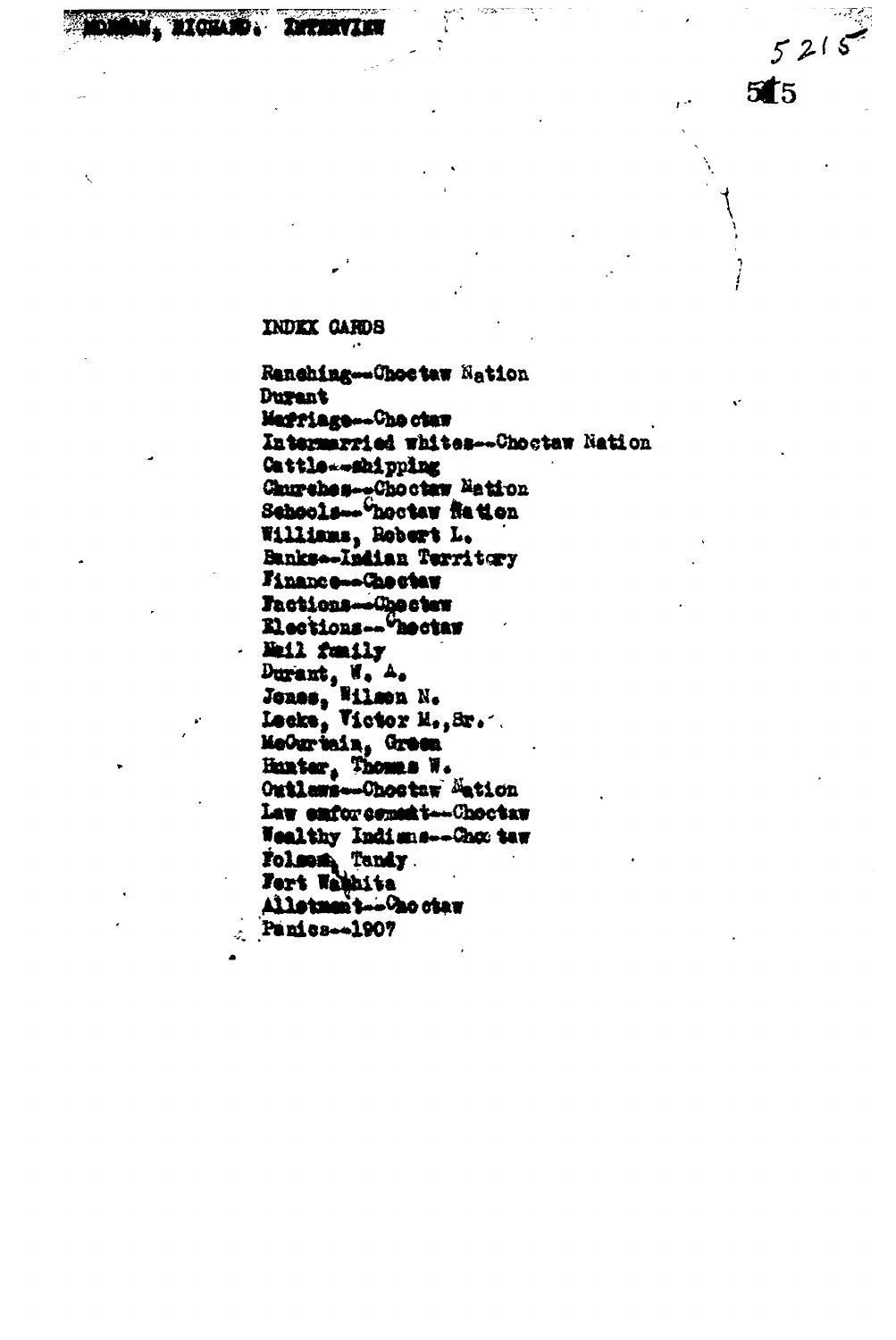# **MORGAN, RICHARD.**

#### INTERVIEW.

5215 516

Ψ.

 $\overline{\mathbf{C}}$ 

 $\epsilon$  .  $\ddot{\phantom{1}}$ 

# RICHARD (DICK) MORGAN. Dumant, Okla. (An intermarried Choctaw Citizen) An Interview.

Mrs. Lula Austin---Research Worker. Indian-Pioneer History, 3-149 April 14, 1937.

Date of Birth--April 25, 1854.

Place of Birth---Virginia

Father---W. E. Morgan

Place of Birth --- Virginia

Mother--Sallie Morgan

Place of Eirth--Virginia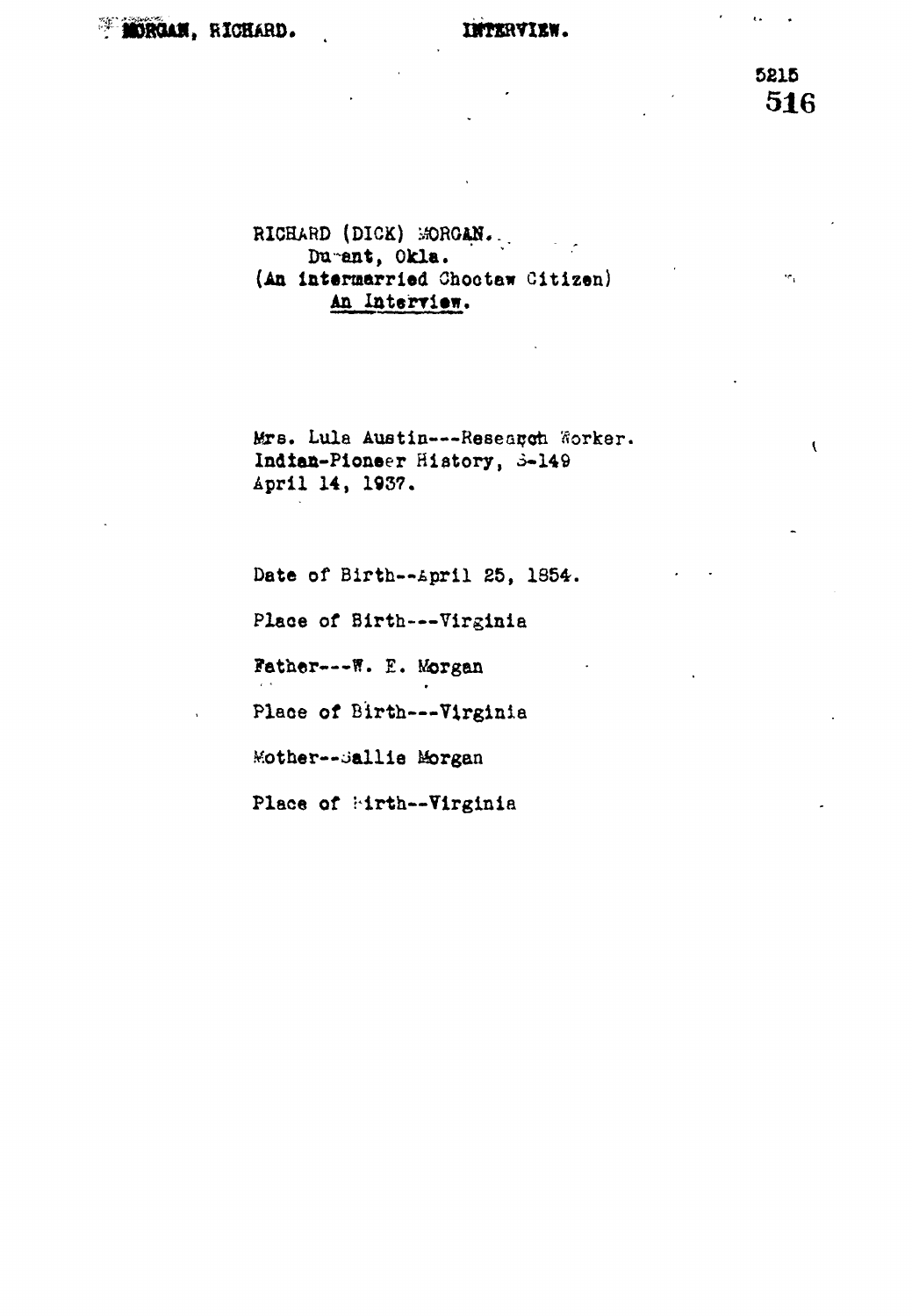**ZHTSHTIKW fflTB RICHARD (DICK) MORGAH '** DURANT, OKLAHOMA.

**INTERMARRIED CHOOTAW CITIZEN.**

**X left Virginia when a boy and oame west, finally ' locating in Wolf City, Texas where I remained until 1893.** During my stay there .x. George, for whom I worked, and **who had became attached to me, suggested that i join him** in a cattle feed adventure, *ne* intered this business, which **proved profitable to me, giving me a start in the business which was to be afterwards the business 1 would follow throughout ay later years.**

**In the month of March, 1893, with the profits 1** had made, a team and covered wagon, I moved north to **Indian Territory, finally landing in the town of Durant,** a small place on the Katy railroad, but in the heart of a the finest grazing country I had ever seen, with good pens and yards for shipping cattle.

**pension of shipping cattle.** 

**place to locate, which I did.**

Durant at this time had no more than three hundred people. The town consisted of four stores- Drug store, **red people. The town consisted of four stores- Drug ^tore,** Barber, two Grocery stores. Water was secured by wells.

Enough was seen to assure me that i had found the **Enough was seen to assure me that i had found the** place to locate, which I did.

The principal industry was considered in the principal industry was considered in the cattle of the cattle of the cattle of the cattle of the cattle of the cattle of the cattle of the cattle of the cattle of the cattle of

I had enough money to start buying cattle, and it **I had enough money to start buying cattle, and it** was during one of my cattle buying trips that I met my **was during one of my cattle baying trips that I met my** future wife who was Loerna Nail, a Choctaw, daughter of

**future wife who was Lotrna Hail, a Cbogtaw, daughter of**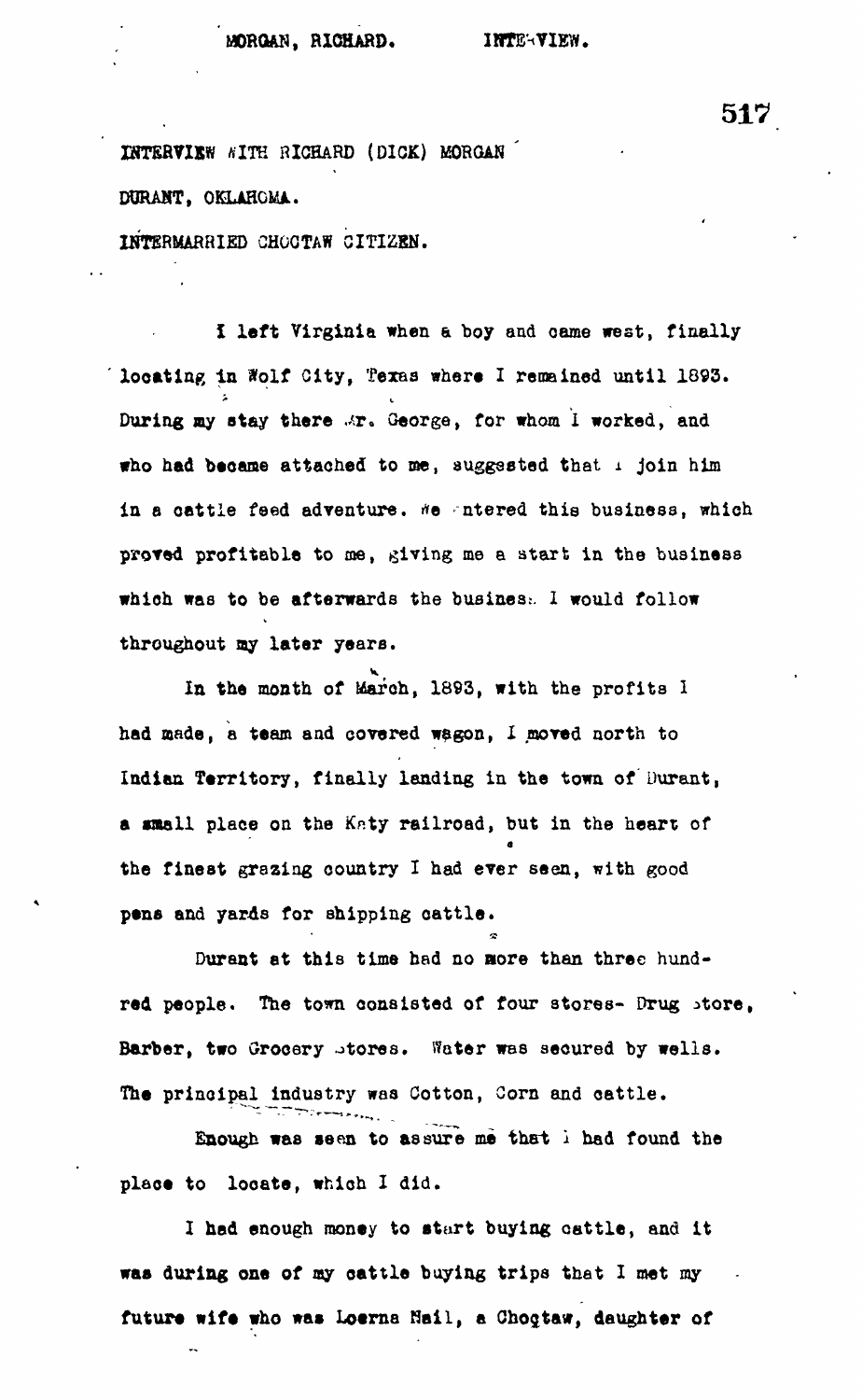Ã.

**518**

**- 2**

Gatherine Harkins and Sdward Heil. I was nv.rried under the Choctaw law, I was required to have twn signers before I could obtain a license and the fee was 5100.00--that **gave me all the rights end privileges of a fullblood Indian.**

As the town grew, I was the one to help build the first church in Durant, which was the Methodist. Later the building was sold. We built the second one, which afterward **burned. R. L. Williams came end asked me for & donation to build another one, I wrote him a check for ;100.00. I subscribed to build the first college in Durant, for girls. Helped to establish First National Bank, which was first** bank under charter. I was Vice<sup>\*</sup>President for twenty-six **years.**

**The first bank \*ss operated by Jones and Ledbetter without a charter. Capital was \$5000.00. I borrowed all** the money and bought cattle. I had gone to <sup>yolf</sup> lity on **business and on arriving.there had word to return to Durant immediately as the depoaitcrrs had made a run on the bank. The bankers had locked the doors and were** hid ing, as the depositors threatened to kill them if the money was not returned. I went to the depositors  $\rightarrow$ and told them I had borrowed the money and would give **tham ay note for the amount. That satisfied them. I** o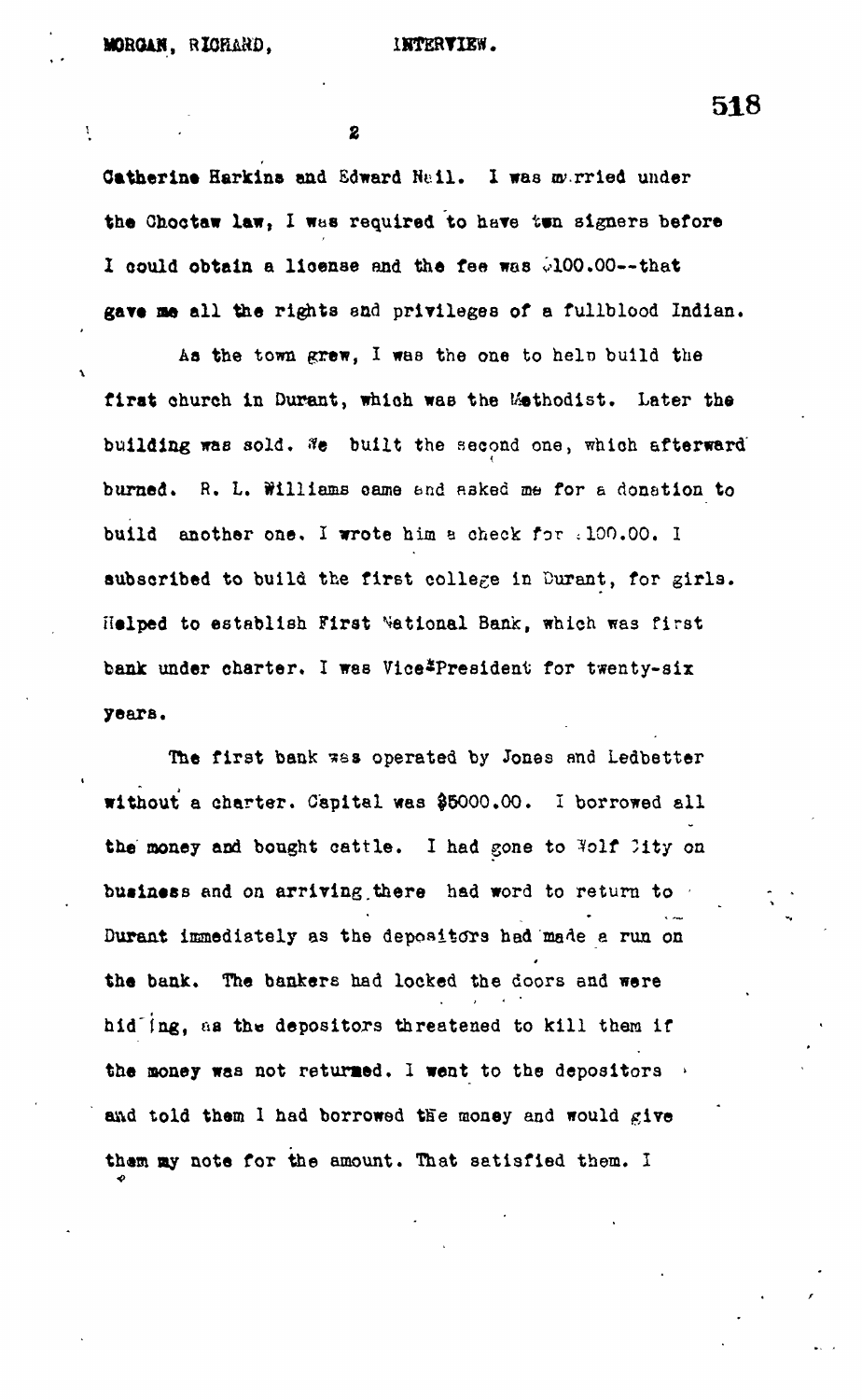**3 \_**

ahipped the cattle and cleared \$3000,00, paid the bank and the depositors were paid, The bank closed. This **ended the first bank in Durant.**

**I help to organize the Democratic pnrty before statehood. I was one of the first Aldermen of Durant; was elected April 9, 1900.**

**I WEB connected with the Wilson-Jones faction. The Wilson-Jones and Locke factionswent to war over the election. Both had an army and several men were killed. The fighting** was in the *viginity* of Antlers and around the capital at Talihina. Jones won. Then came another faction over election. Green McCurtain and Tom Sunter. The Hunter **faction held an election and took the ballot boxes to** Talihina and the We urtain faction guarded the capital. Calling on the United states for troops, a company of **Negro soldiers were sent and took charge of ballot boxes and McCurtein won 3 to 1 and was elected dhief. My wife's grandfather, Robert Nail, wea cheirman of fiabbit Creek Colony and an interpreter for the Indiana.**

It was the custom<sup>-</sup>for the IMdians to hold **oattle for the white men, Will Durant (Present Chief of Choctews) held cattle for the Dooganc. Their br.nd was**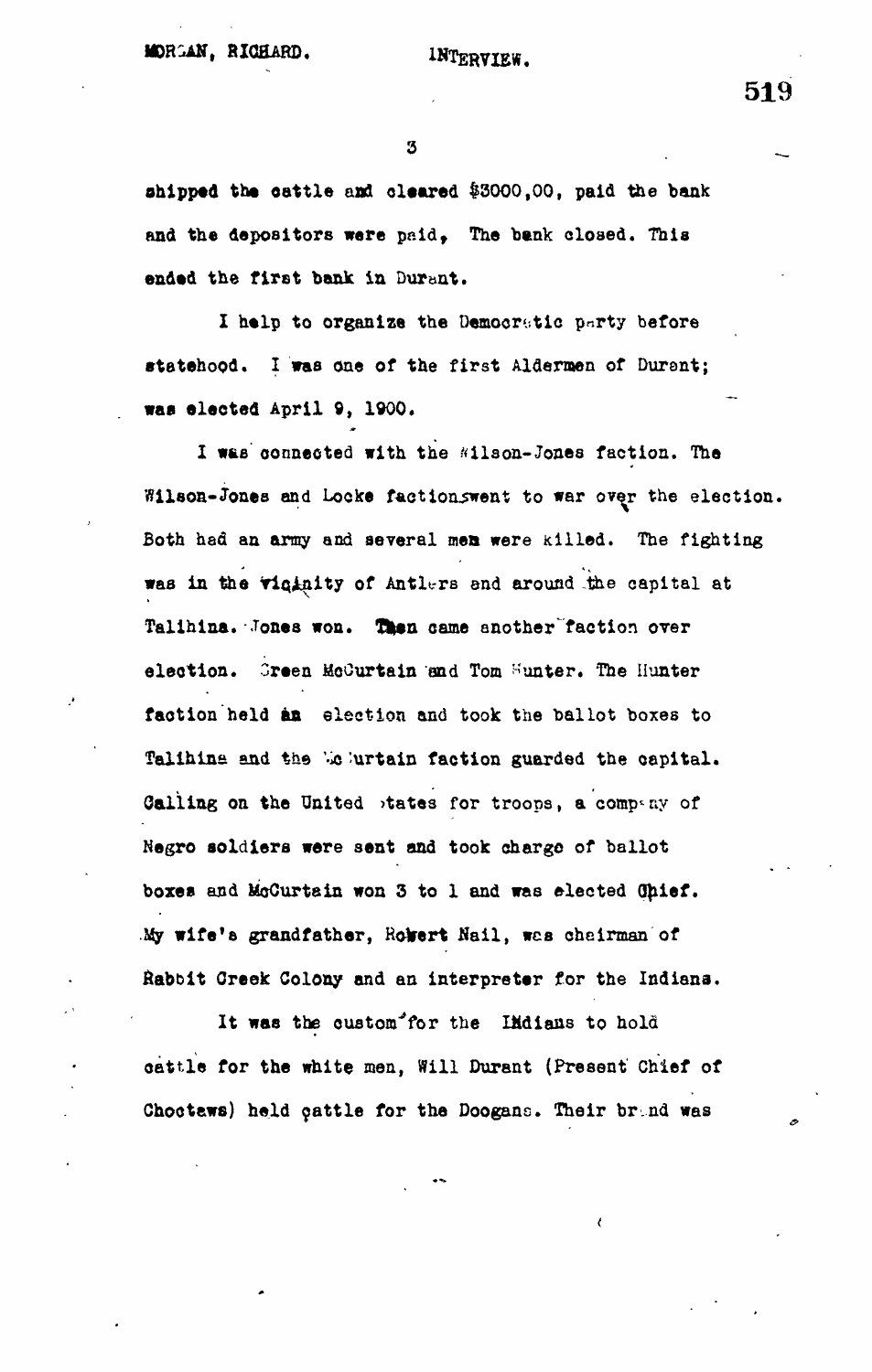### **the bar Z 4.**

**A white aan was oh^rged \$500. a year, permit to live la the Territory. They would put in claims for the Indians and live there for the improvements. The Indians would fence &a much as 640 acres, no one could locate within a**  $\frac{1}{4}$  a mile of each other.

Before statehood Indians were all self-sustain**ing, had plenty 3tock, chickens and nice gardens. There were no beggers.** We had good schools. Never had people **lived in such a country as we had then.**

**We had many outlaws here, one bunch composed of Lon Gardner, Tandy Folsom, Bd Bohanan, and Oave Bohanaa,** who were all nearly full-blood Indians. Many times I **have seen them all drinking and riding their horses in the store and shooting, not caring whom they killed.**

**The United States made a treaty of peace with K Tandy folaom, which is & matter of record in the Fort** Smith Courts, wiped out everything against him and **made him an officer of the United States.**

**Alec Robinson, another oulaw, stole a poor Dutohman<sup>f</sup>'s oxen at night while he eras in camp and hid** them. I gave Ed. Bohanan \$5.00 to go to Muskogee to get **a warrant to arrest him. He want to arrest Alee and was**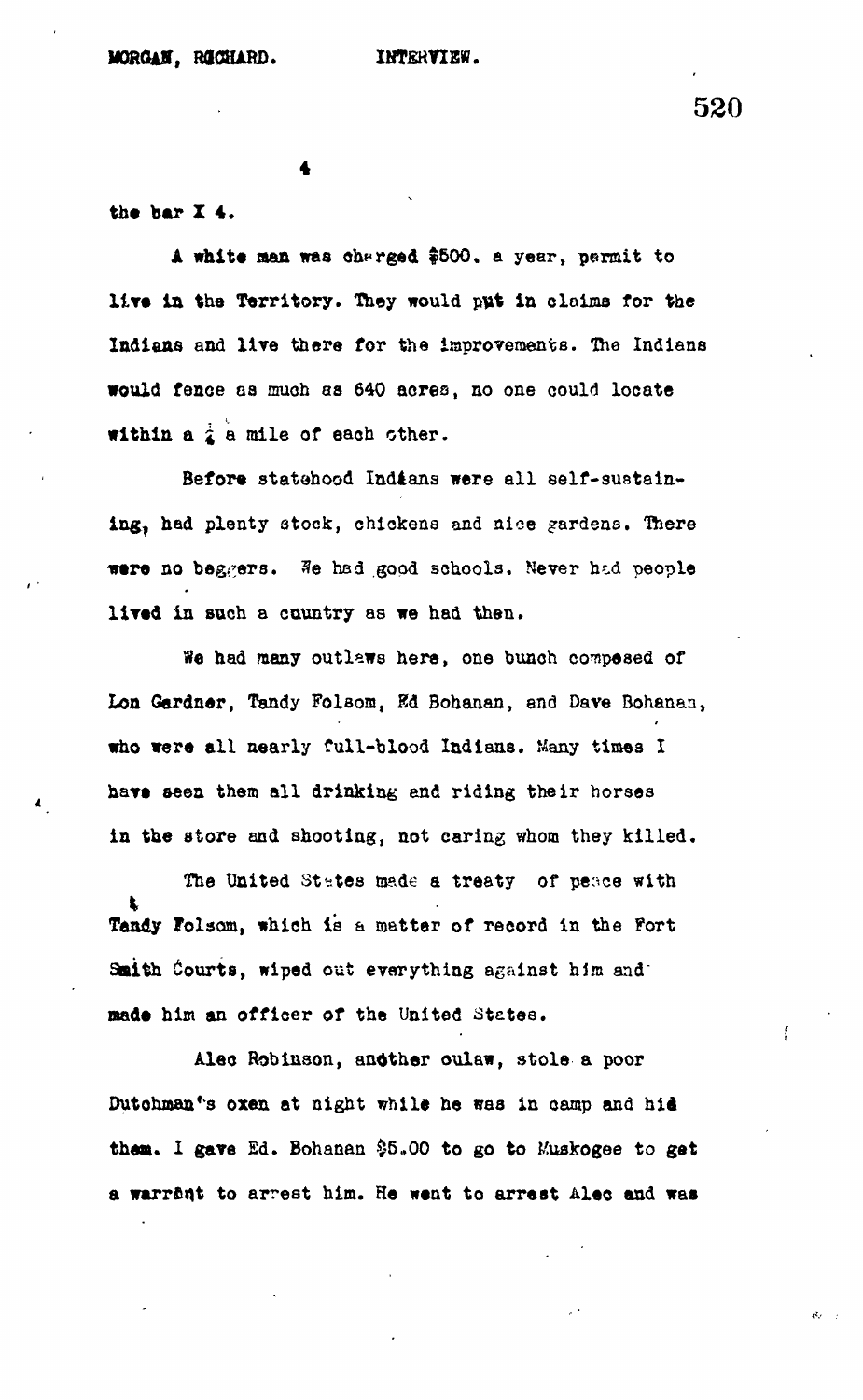$\mathbf{5}$ 

shot in the back by Alec, who was hidden in a dug-out. **shot In th\* back by Alee, who was hidden in a dug-out.**

The Choctaws had no jails. They punished you by whipping you at the whipping post and, if you committed you a third offense, shot you. I recall a man who was **a convicted of murder and sentenced to die. He was** turned loose and told when to come back to be shot. Some of the men tried to get him to ride horseback into Texas and escape, "No", he said, "me come back". He did. They had him sit under a tree and put a **srosa** over his heart and a Mr. Posey shot him.

I was a close friend of Wilson N. Jones, Chootaw full-blood, who was called Chief among his people. He was the biggest cattle man in the country. I bought cattle from him for ten years and unless you shipped them out he wouldn't sell to you, and one day I was grazing cattle around old Ft. Washith and often heard the story about the Fort being haunted. It was **heard the story about the Fort being haunted. It was said that a man and woman were hanged there for being I was not fortunate enough to sen them. Th.er« was an** There was an old Irishman who volunteered to spend the

**There, was an old Irishman who volunteered to spend the**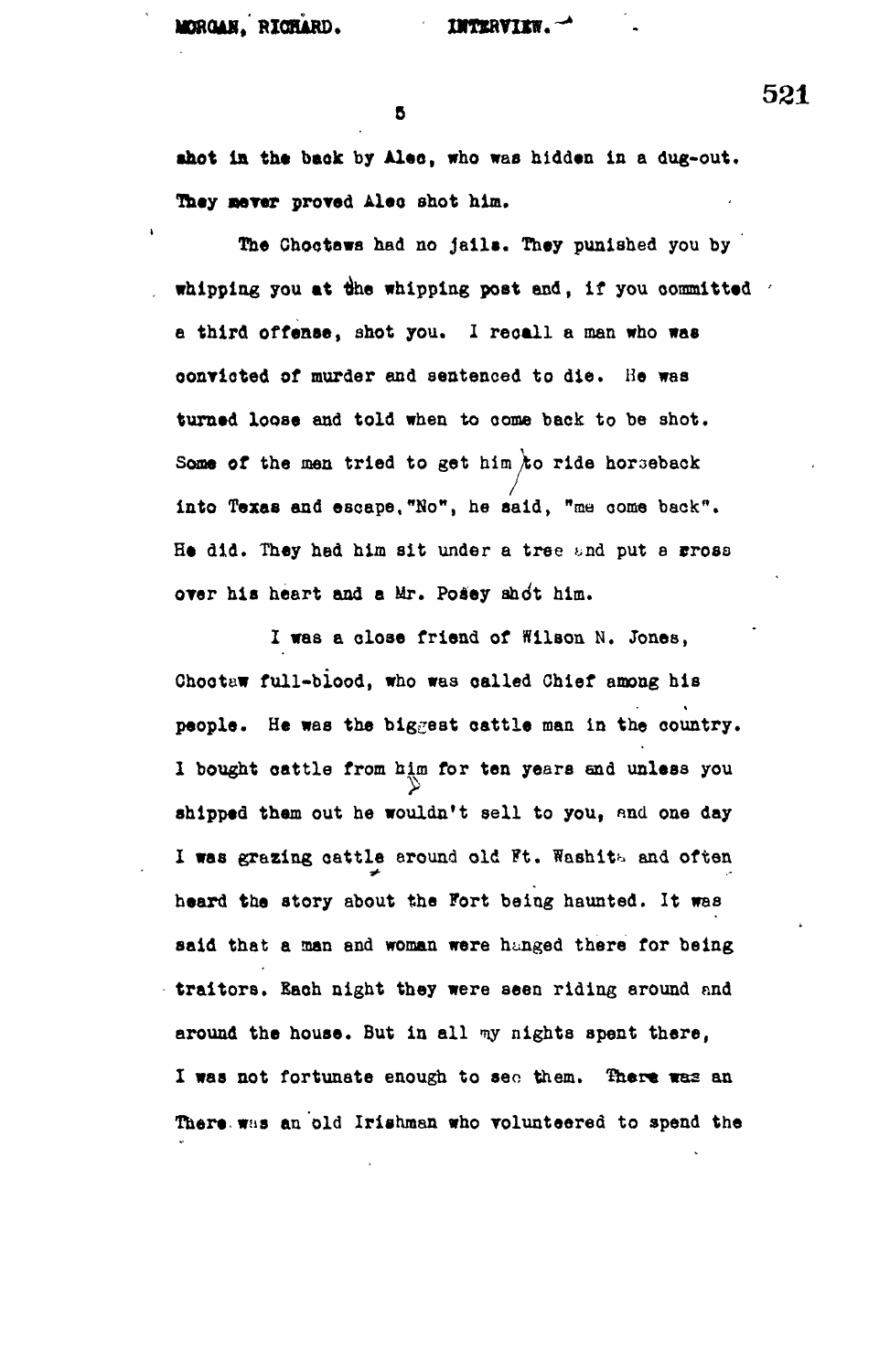$6 \bullet$ 

naght there and watch for the riders. While sitting before the fire, a voice apparently coming from a cat that was lying on the hearth said, "Nobody here but you and me, Pat, is there? The Irishman said, "What? and the **voice spoke again and Pat said, "and the me in one vill be here but you in a minute."** 

When the Indians began to register at the County Court House at Caddo for their allotments, the following were in charge of the register. MoKee Robinson, Joe Bryant, Jude Hampton, Jude Byington and Turner Turnbull, all Choctaws. The day I registered the men who had charge of the register were all drinking a little and feeling good. As<sup>2</sup>I approached one of them said. "Here comes Jack Morgan, let him register, but don't let Mr. **Foodward"** Noodward was with me and intermarried like myself, and they wouldn't let him register, but later he went back and registered.

**but Negro slaved of Chootaws received forty** acres. The government, paid the Choctaws for land **aores. The govarnmen,^ paid the Chocrtaws for land**

My wife was a very attractive Indian and had many admirers when a young girl.

**many admirers when a young gir-1.. '•**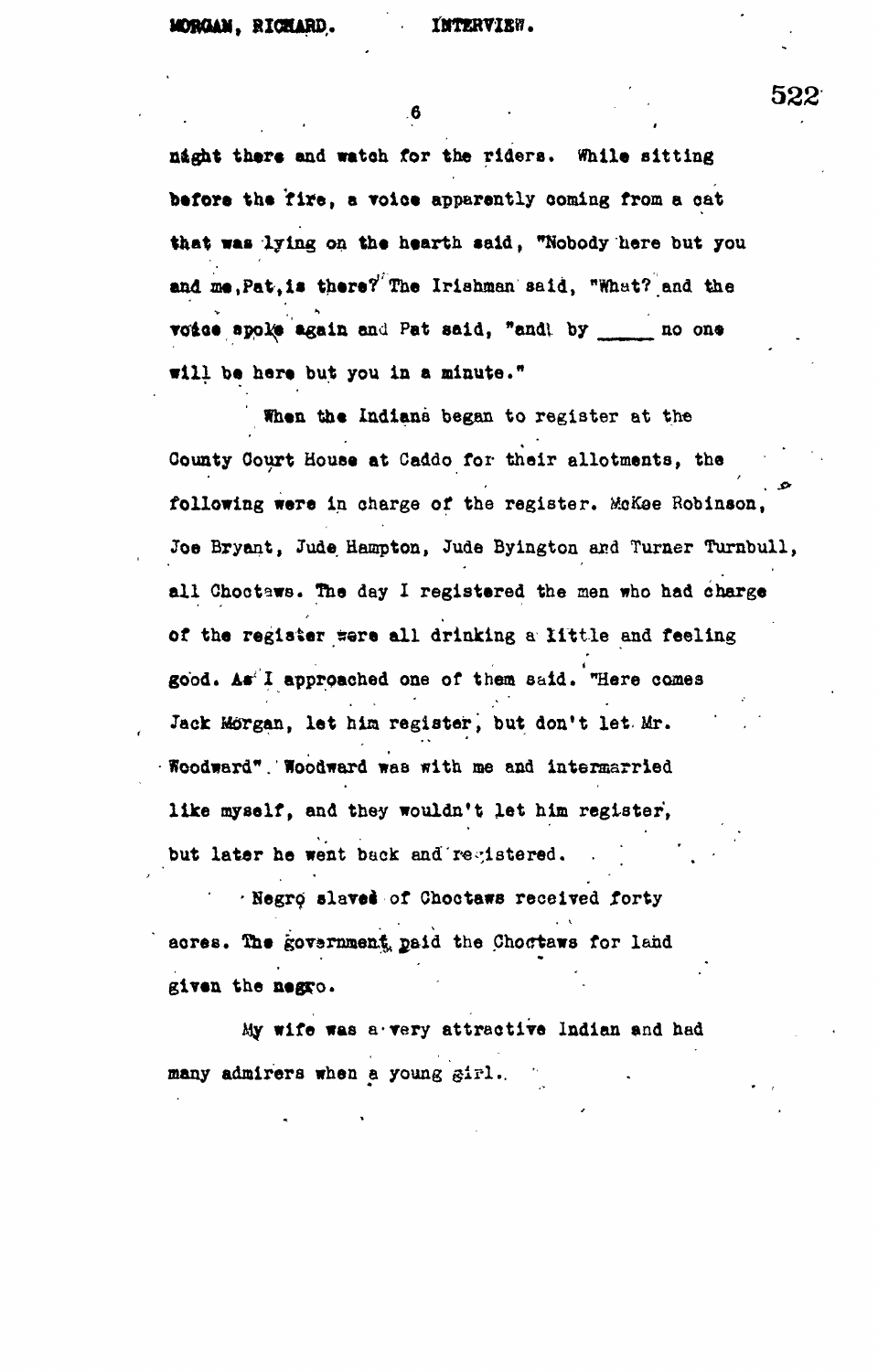**la ay oourtlng days X had two good friends whose houses I would pass on ay way to my glrl's-a Mra. Growdar and Mrs; Caaa. They would ••» ahlldren carrying notes to my girl from her** other beaus and would persuade them to sell them for ten ' **cents. They would destroy them and tell me about them.**

On my first visit with my wife to my old home in **Oarsrille, Virginia, In 1898, nearly every one In town** met the train, even an old negro slave who had belonged to **the family. They thought I was bringing back an Indian** wearing a blanket and feathe s. They were much surprised **to see a beautiful, well-sduoated woman.**

My wife died May 7, 1920, leaving six children, and **myself to mourn the lose of a sweet Christian wife and mother.**

**My father and mother, W. E.Morgan and Sallle Morgan,are both Ssad. I hare three sisters and t«o brothers living.**

## **EXPERIENCES IN CATTLE BUSINES**

**Atwood Risner bought 120 head of horses from Abner Willis, who was administrator for Mrs. Durant. He gave \$10.00 a head. He shipped 1 car, along withe some cattle I was** shipping to Pumroy and Handley, St. Louis, Mo. Two weeks **later we went up there and the market had been flooded with** mules, fillies, mares, and colts, We asked Mr. Handley, (who was a DutRhman,) what the horses brought. He tobk us to his

/ 523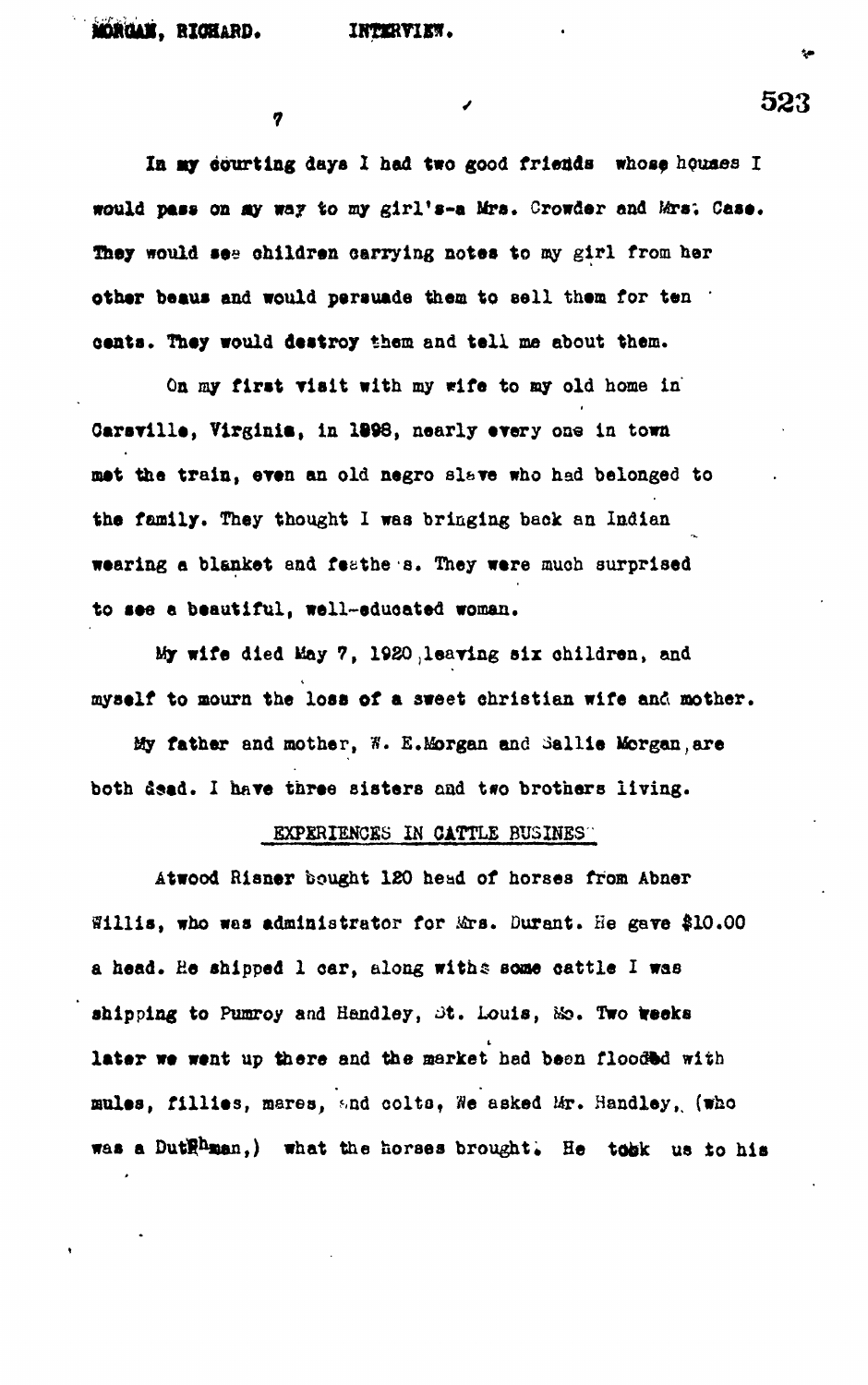8

books and said "well, the freight was \$17.00, feed so much, **oare so amah"; so I just asked him what the theatre tickets** and street car fare was, se he had everything but that charged **against taea. Mr. Risner lost hearily on his horses. When we** returned home he sold those he didn't ship to me. I made money **on them, sold I span for 5850.00.**

**1 later went broke; ow:-d the Jherman bank #25,000. I went to Jin Hall, who was President of the bank, and offered to turn what oattle I had over , he sett "no".**

**Mr. W. H. Purner, of Wolf City, Texas, heard, of my hard luck and sent for me. Said he had \$65,000 he would let** me have to buy cattle if I would pay him 6% on money and **half the profit, I agreed and in two weeks I was baok for ' more money.** He let me have \$25,000 more. I bought more cattle and after, I had fed them 60 days I sold them to **Mr. Duaas, doubling my money.**

**In 1906 during a money panic I bought 600 steers, near where Boswell Is now, and g;..ve my due bill to Willie 8. Wilson, payable on demand. Then 1 shipped the oattle to** Durant and couldn't get the money to pay freight. I stood **the Frlsoo R. R. off for 30 days.**

**524**